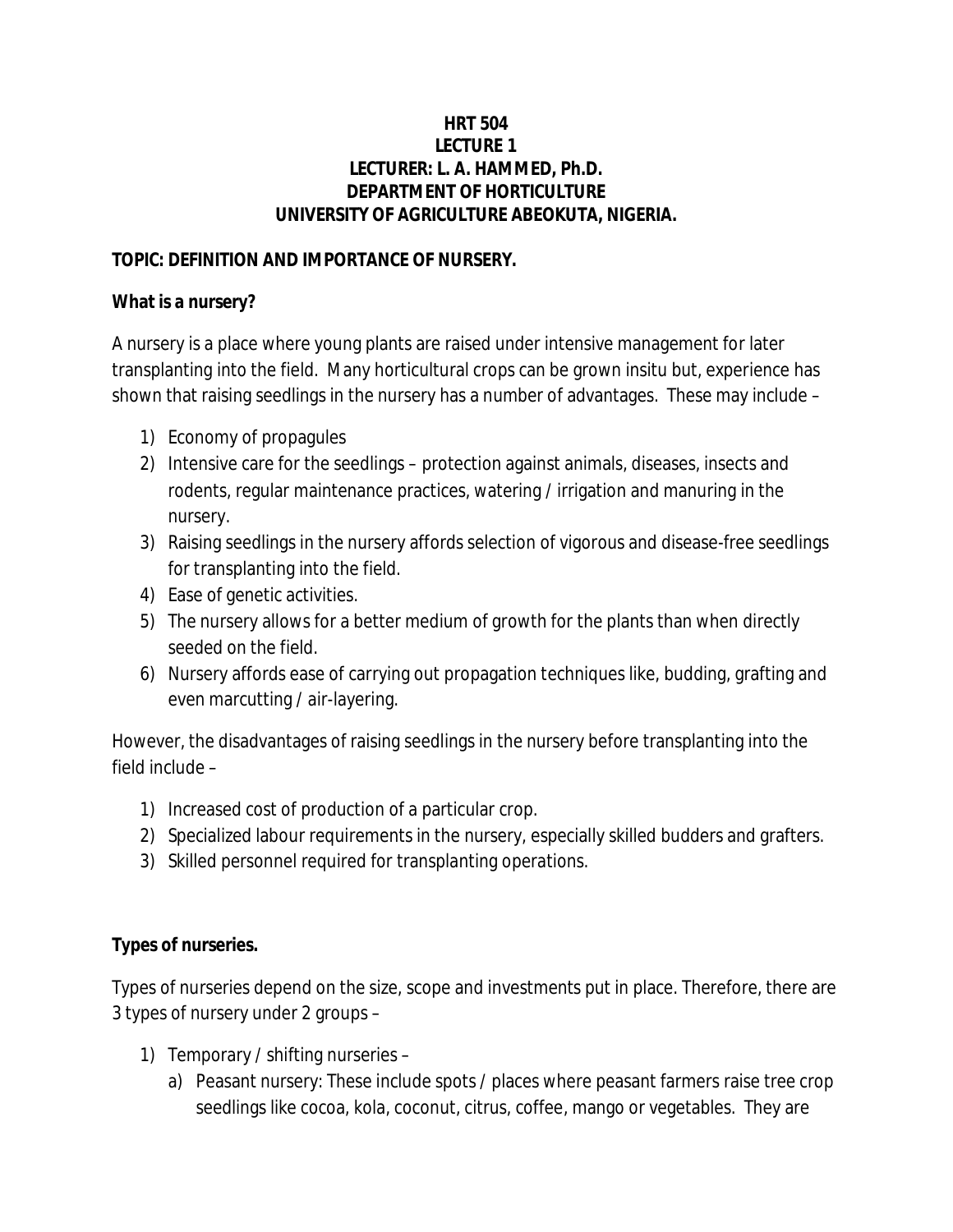normally located within the compound or along river banks, streams, swamps or family bathroom sheds or any other place with regular source of water. The site is normally under brushed leaving the trees standing for shade provision. The soil is loosened with hoes, seeds sown and covered with palm fronds. Little care is given to the nursery materials. Such a nursery can be shifted at any time.

- b) Intermediate nursery: An improved type of peasant nursery. They are established very close to field in order to avoid the cost and attendant problems on long distant transportation of seedlings. Here, there are no permanent installations and it can be used for one or more seasons. It can also serve as a resting station for transported seedlings.
- 2) Permanent / Standard / Central nurseries: Permanent nurseries are larger and more intensively managed. Although, proximity to field is important, but centralization with respect to the total area the nursery is expected to serve, nearness to source of labour and supervision minimize transportation cost in the long run and thus bring greater economic benefits.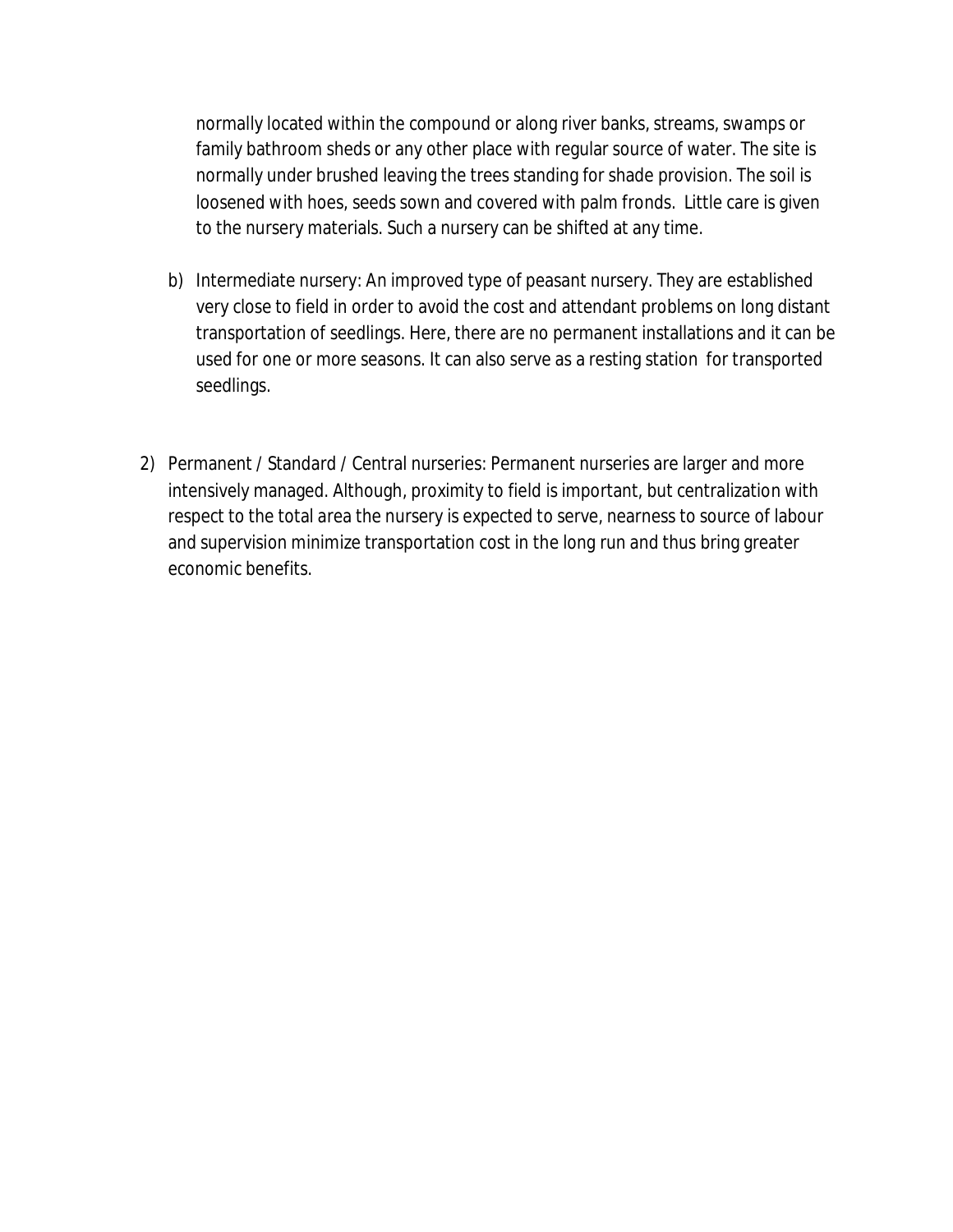## **HRT 504 LECTURE 2 LECTURER: L. A. HAMMED, Ph.D. DEPARTMENT OF HORTICULTURE UNIVERSITY OF AGRICULTURE ABEOKUTA, NIGERIA.**

# **TOPIC: FACTORS OF NURSERY ESTABLISHMENT.**

Selecting a site for permanent nursery is a difficult task. This is because the degree of success achieved in the production of nursery plant materials is largely dependent on careful study and objective judgment on the site. Thus, the following factors must be considered –

- 1) Water supply: Water is of prime importance in any successful nursery management. The must be sited near an adequate supply of water. Therefore, in selecting a site, the amount and quality of water available during the period of low water table and extreme drought should be ascertained if possible. This is because the highest water demands by seedlings is during these periods and particularly important in the drier agroecological regions.
- 2) Soil and topographical features of the proposed site: A good soil is a prerequisite to the success and economy in the production of nursery plants. The soil should be deep, with fine to coarse sandy loam texture, underlain by somewhat stiffer but still permeable subsoil. Good drainage is very essential to carry off excess water from the tropical rainstorm. Such soils found on freely-draining flat ground or on a gentle slope sufficient to permit satisfactory drainage are considered the best sites.
- 3) Source of labour: An adequate supply of labour and proper supervision especially when transplanting, weeding and lifting is essential. Whether in temporary or permanent nurseries, labour must be swift and on schedule to ensure success. The problem of recruiting more labour could be very serious where manpower is scarce or alternative employment exists.
- 4) Protection against winds: In a savanna ecosystem, protection against wind is very important. Very often, the violent parching winds in the dry season do cause a high rate mortality in nursery stock especially in the exposed part of the nursery. Under such conditions, nursery should be sited preferably in the naturally sheltered areas. When this not possible and the proposed site is exposed to dry winds like harmattan, artificial screens made of mats or coarse cloth are provided round the nursery or screen houses are constructed.
- 5) Air pollution: This is very important especially in the industrial areas and where there is heavy traffic. Sulphur dioxide, cement dust and dust from dusty roads do settle on leaves and this detrimental to the growing seedlings in the nursery.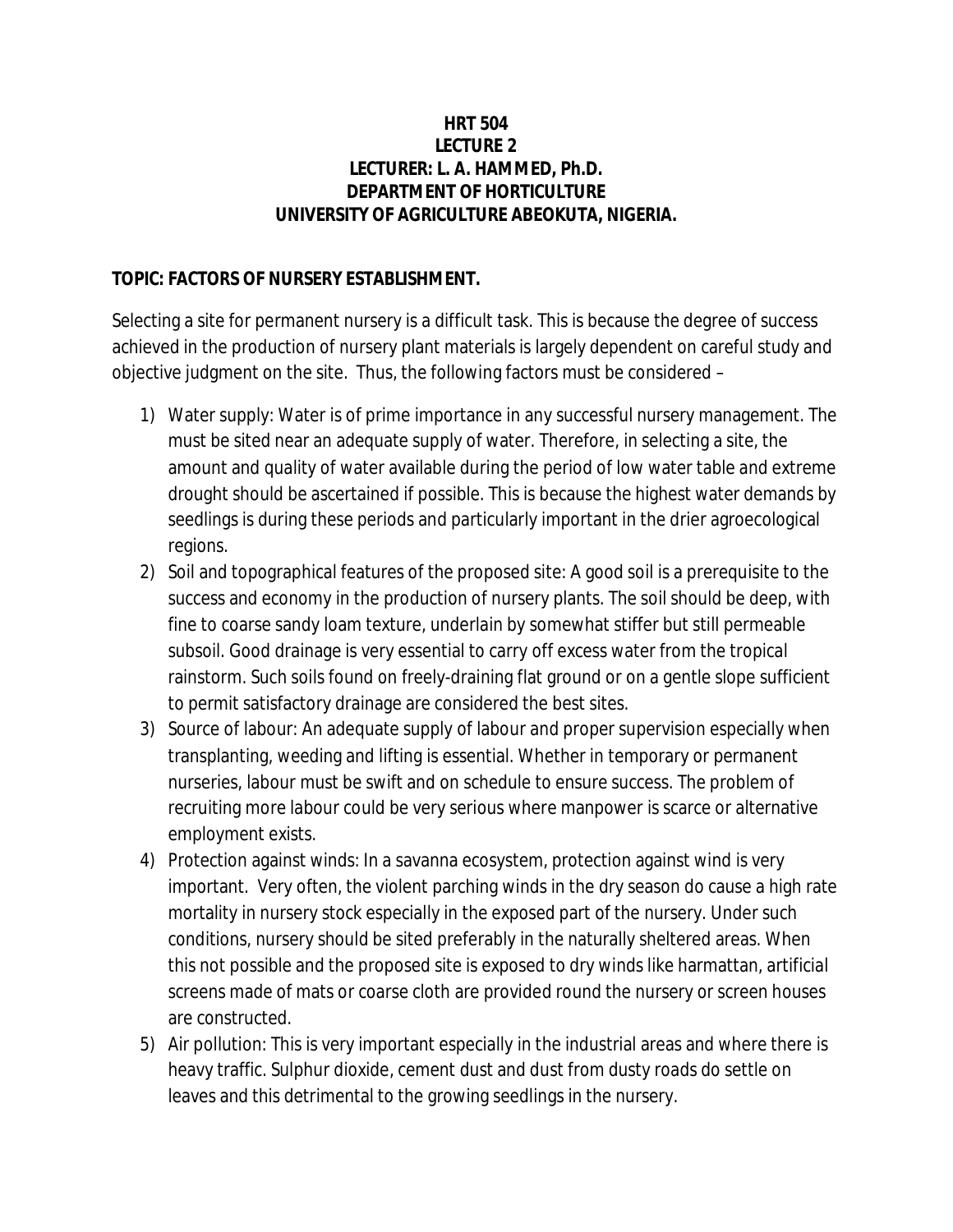Therefore, the final choice of a nursery site is usually a compromise that favours those factors that ultimately permit future development and higher efficiency in the nursery.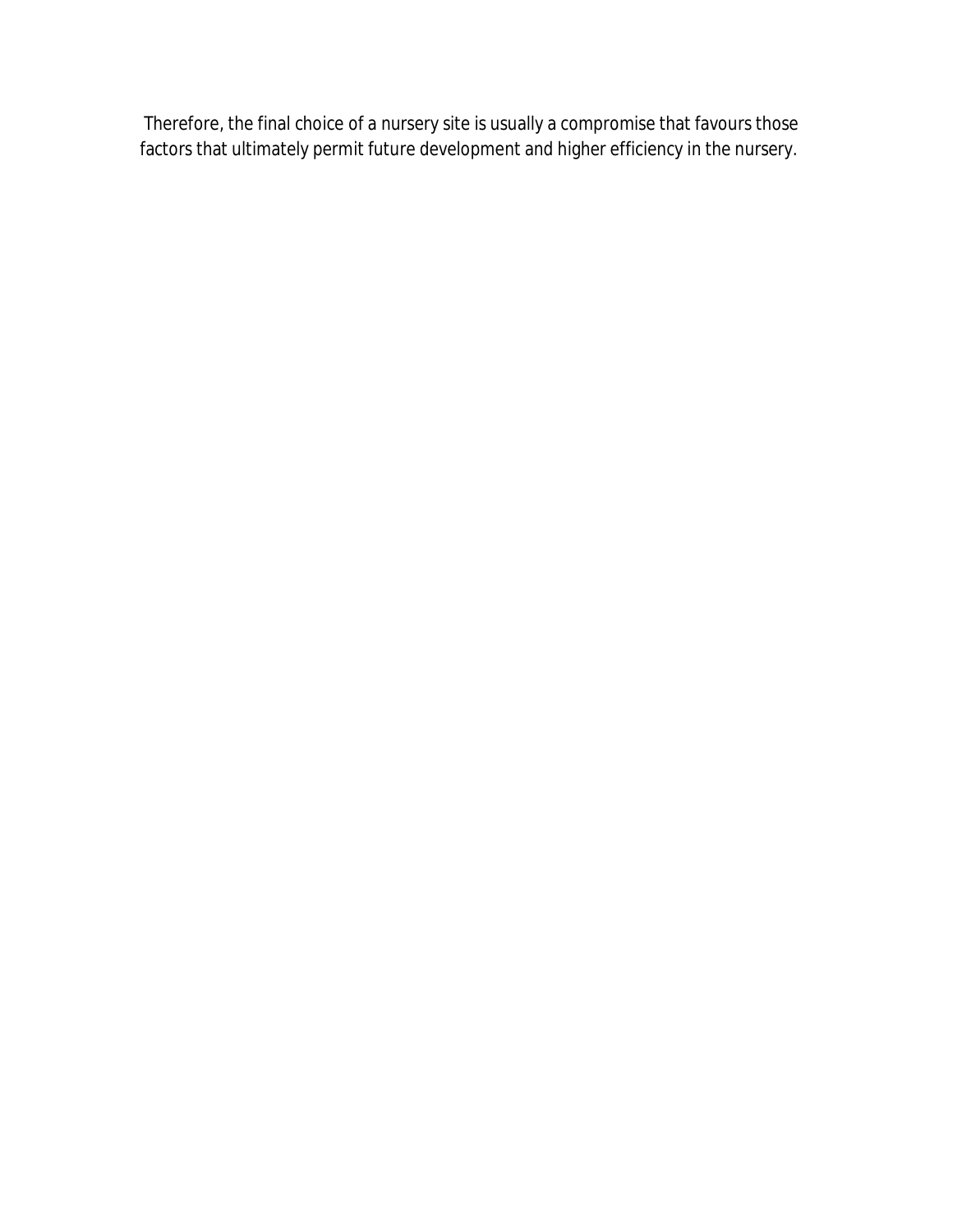# **HRT 504 LECTURE 3 LECTURER: L. A. HAMMED, Ph.D. DEPARTMENT OF HORTICULTURE UNIVERSITY OF AGRICULTURE ABEOKUTA, NIGERIA.**

# **TOPIC: SELECTION AND PREPARATION OF NURSERY SITES.**

Selection of nursery sites:

The size of land to be selected for nursery depends on –

- 1) Morphological characteristics of the plant species.
- 2) Size of the stock to be planted
- 3) The annual production target
- 4) Method of raising the seedlings
- 5) The degree of permanence of the site.

For intermediate nursery, the area actually occupied by the seedlings plus the access roads and storage sheds constitute the nursery area. In a permanent nursery, additional room has to be provided for crop rotation in order to maintain the organic matter and nutrient status of the soil. Where mechanical equipment is to used, equipment maintenance and storage centers have to be provided for in the nursery.

Preparation of a nursery site:

Major operations in the preparation of a nursery site include –

- 1) Land clearing: Clear-fell for permanent nursery, while under-brushing and selective thinning of trees are the required operations in temporary nurseries.
- 2) Removal of all plant stubbles and / or trash and burn them at a demarcated incinerator. All other debris must be packed off the plot.
- 3) Leveling the site: This should be carried out before laying out operations. This is majorly, not to give room for erosion.
- 4) Laying out of the site in accordance with plan.
- 5) Establishment of windbreaks. These may include leguminous trees because of their immense agricultural advantages. Other shade-providing trees may be used provided such trees can provide required shade density during the dry season / drought outbreaks.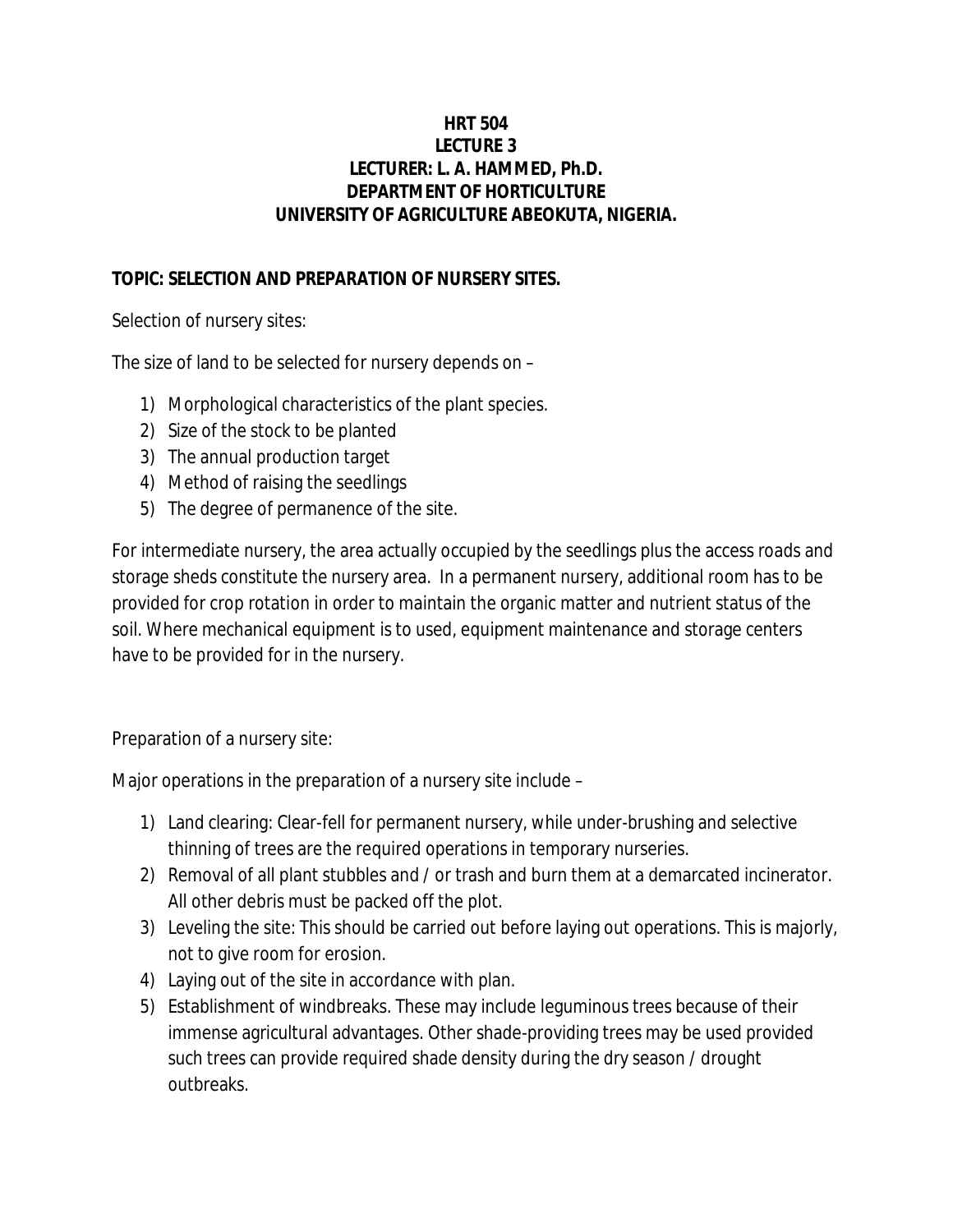- 6) Fencing the nursery. The entire nursery may be fenced if compelling factors (like theft or marauders) exist in the area. If raising seedlings with epigeal germination, fencing within the nursery may be necessary in order to keep off the rodents that may want to feed on the cotyledons of the germinating seedlings.
- 7) Erection of major installations: These may involve storage sheds, farm house, incinerators, pipes for sprinkler irrigation etc.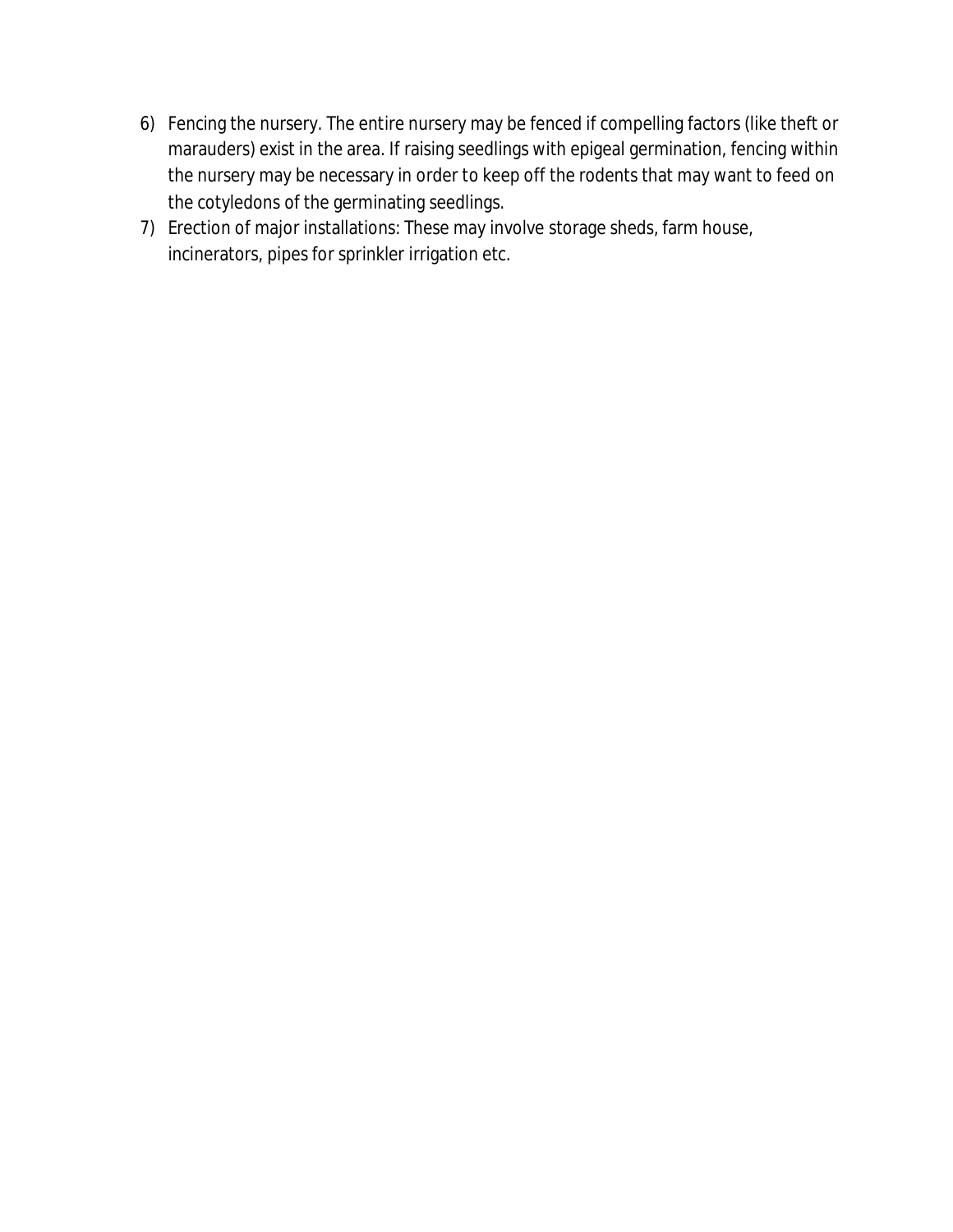### **HRT 504 LECTURE 4 LECTURER: L. A. HAMMED, Ph.D. DEPARTMENT OF HORTICULTURE UNIVERSITY OF AGRICULTURE ABEOKUTA, NIGERIA.**

#### **Topic: Nursery management techniques.**

Nursery crops require a lot of careful management from sowing time to eventual transplanting into the field. On both operations, the y need some shading, adequate watering and freedom from pests. Besides, some species require tending operations like shoot and root pruning, hardening-off, and field storage prior to transplanting into the field.

- 1) Shading: crop species differ in their requirement for shade in the nursery. Some shadeloving crops like cocoa, kola and some vegetables, require a very good shade in order to keep the soil / growth medium moist and the microenvironment cool. The lightdemanding crop species, like cashew germinate and develop into vigorous seedlings without shade. Budded and grafted materials and marcots / air-layers require very good shade in the nursery.
- 2) Watering: Immediately after sowing the seeds, the medium must be water thoroughly and must be continuously kept moist. Drying up of the sowing medium for a day may result in heavy losses of the sown seeds. During the germination period, it is important to keep the growth medium moist with light application of water at least twice a day. Timing of watering is equally as important as the amount of water to apply. Watering continues until the seedlings' roots are grown enough to tap soil moisture.
- 3) Weeding: Weeds must be controlled on both germinating and transplanting media if the seedlings are to develop normally. The associated weed species at these stages of growth of the young plants compete for moisture, mineral nutrients and light. If the weeds are left unchecked, they may stunt and even kill a large percentage of nursery stock.
- 4) Root and shoot pruning: Root pruning is carried out on both bare-rooted and potted seedlings. In bare-rooted seedlings, root pruning is carried out where it is desired to retard shoot growth or to change rooting habit of tap-rooted species by promoting the development of lateral roots. Root pruning involves severing the tap root and / or lateral roots as well. By so doing, greater lateral roots are encouraged. The new root system enables the plants to withstand harsh conditions much better when transplanted. Shoot pruning is also practised in some in some areas as a means of checking the growth of seedlings that tend to grow tall, thin and weak.
- 5) Nursery soil management: Typical crops of the tropical nursery stock take a lot of nutrients out of the soil, sometimes much more than equivalent field crops. The greater number of seedlings produced per hectare makes the total nutrient requirements per hectare of nursery soils very high. The high rainfall and copious artificial watering required by nursery plants for proper growth and development often leads to additional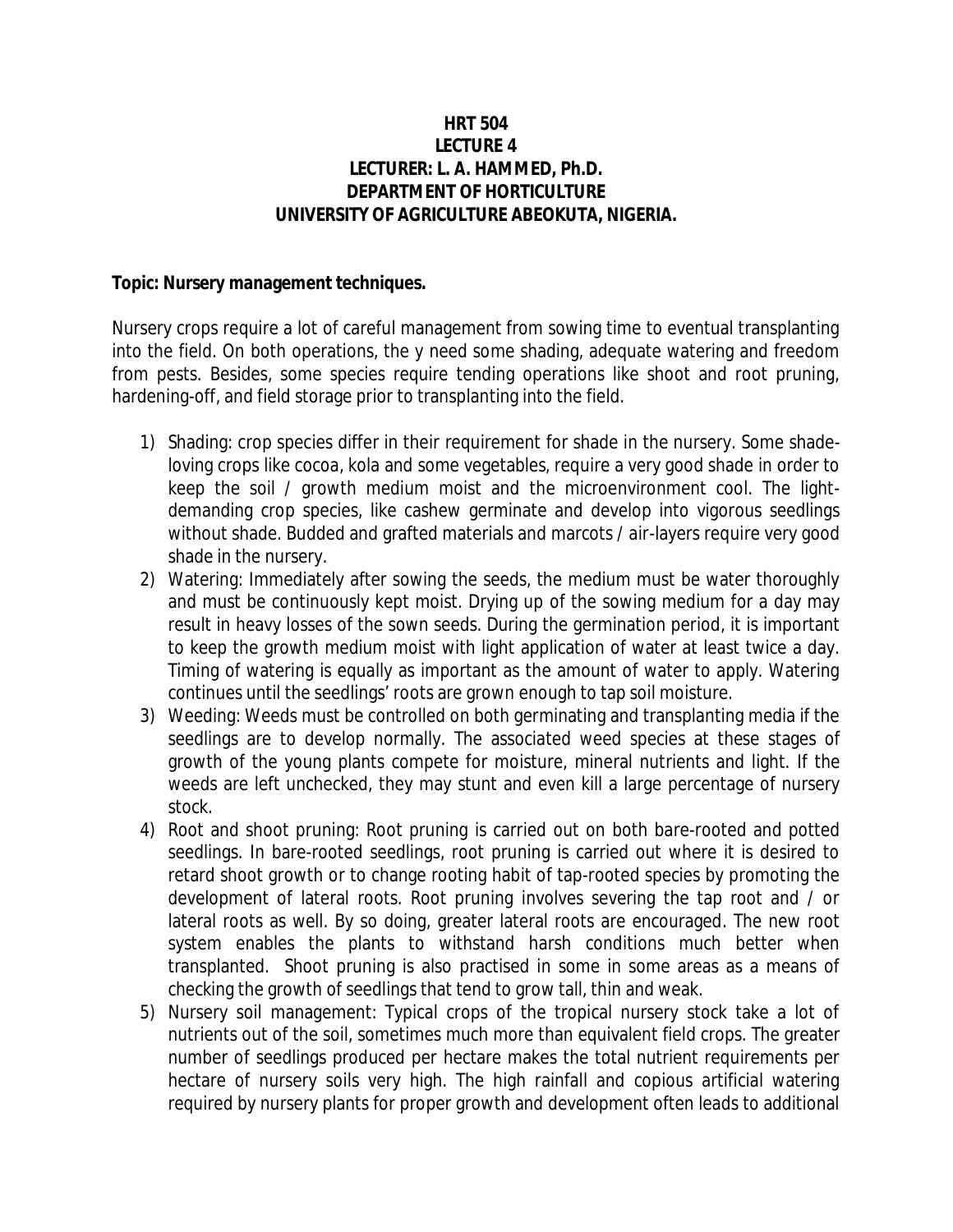nutrient losses by leaching. Stable soil structure and proper nutrient supplementation programmes keep soils in the nursery in good physical and chemical conditions to sustain economic production of seedlings in a given piece of land.

- 6) Maintenance of soil fertility: The nutrient elements lost from the nursery soil by cropping, leaching and some other ways are most economically replaced by adding chemical fertilizers. The primary aim of doing this is to achieve optimum plant response as over-fertilizer application is not only wasteful but dangerous. The excess is subjected to leaching and volatilization and this could be destructive to seedlings as a result of toxic accumulation. Therefore, effective fertilizer application involves finding out what nutrient elements are lacking in the soil and applying them without injuries to the seedlings or soils.
- 7) Maintenance of good physical condition: Achieving and keeping a good physical conditions of the soil especially in the standard nurseries, is more complicated than maintaining its fertility. This usually requires some systematic increase in organic matter content of the soil and continuous protection of the soil from insolation, erosion and caking-up or crust formation as well as minimization of intermingling of sub-soil and the top-soil layers during bedding, filling of bags and weeding.
- 8) Soil conservation: Although the productive capacity of the soil may be drastically reduced by destruction of soil structure and excessive loss of nutrient elements, but, the most serious problem may be caused by erosion. Soil nutrients may be easily replaced, soil structure can also be easily replaced by addition of organic matter, but, loss of topsoil cannot be easily and rapidly remedied. Soil conservation measures include the use of cover crops, mulching, minima tillage, proper bed orientation and windbreaks.